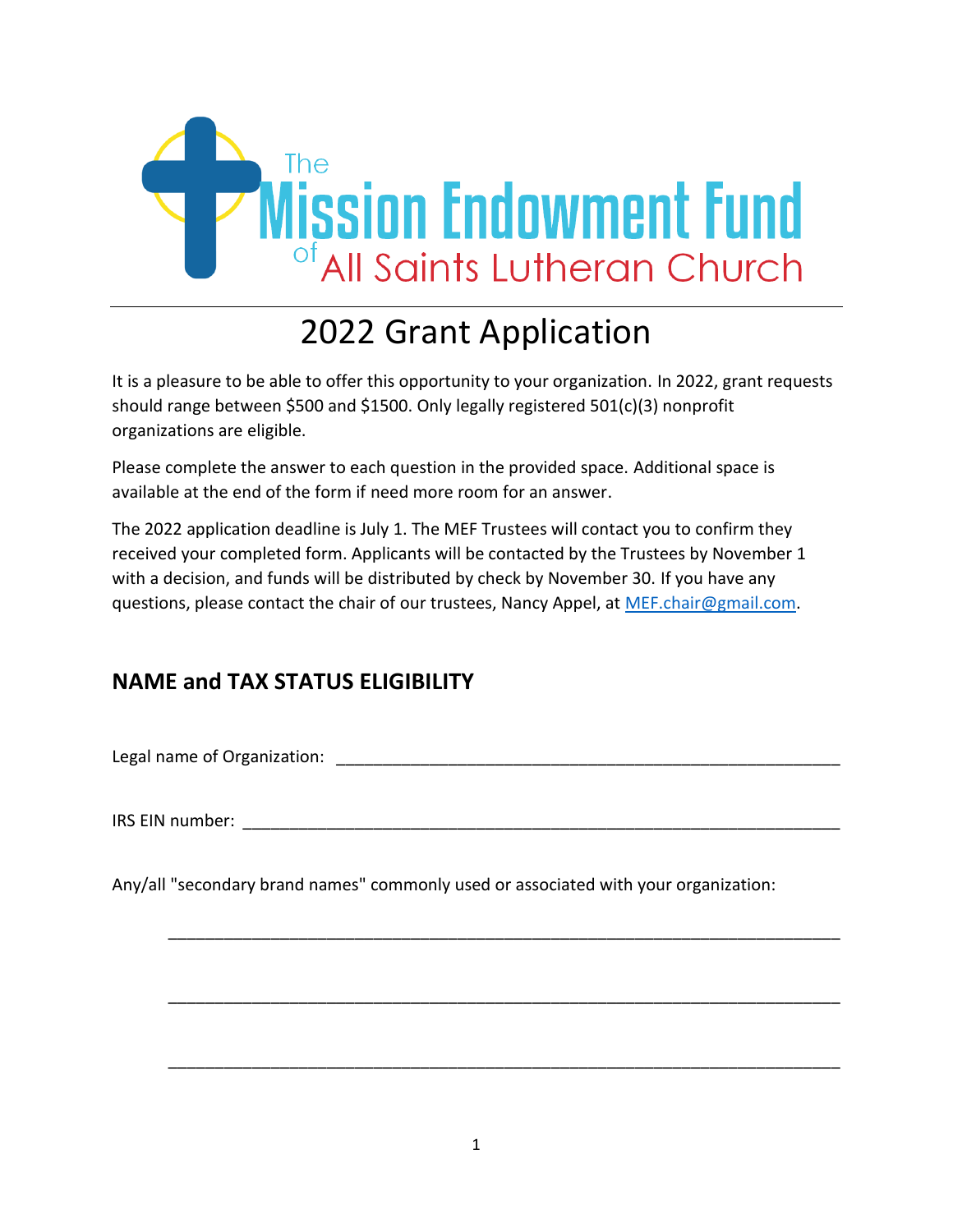## **INFORMATION PERTAINING TO THE ORGANIZATION**

| <u> 1989 - Johann Stoff, deutscher Stoff, der Stoff, der Stoff, der Stoff, der Stoff, der Stoff, der Stoff, der S</u> |
|-----------------------------------------------------------------------------------------------------------------------|
|                                                                                                                       |
|                                                                                                                       |
|                                                                                                                       |
|                                                                                                                       |
|                                                                                                                       |
|                                                                                                                       |
|                                                                                                                       |
|                                                                                                                       |
|                                                                                                                       |
| How many people serve on the Organization's Board of Directors? (If there is an existing                              |
|                                                                                                                       |
|                                                                                                                       |
|                                                                                                                       |
|                                                                                                                       |
|                                                                                                                       |
|                                                                                                                       |
|                                                                                                                       |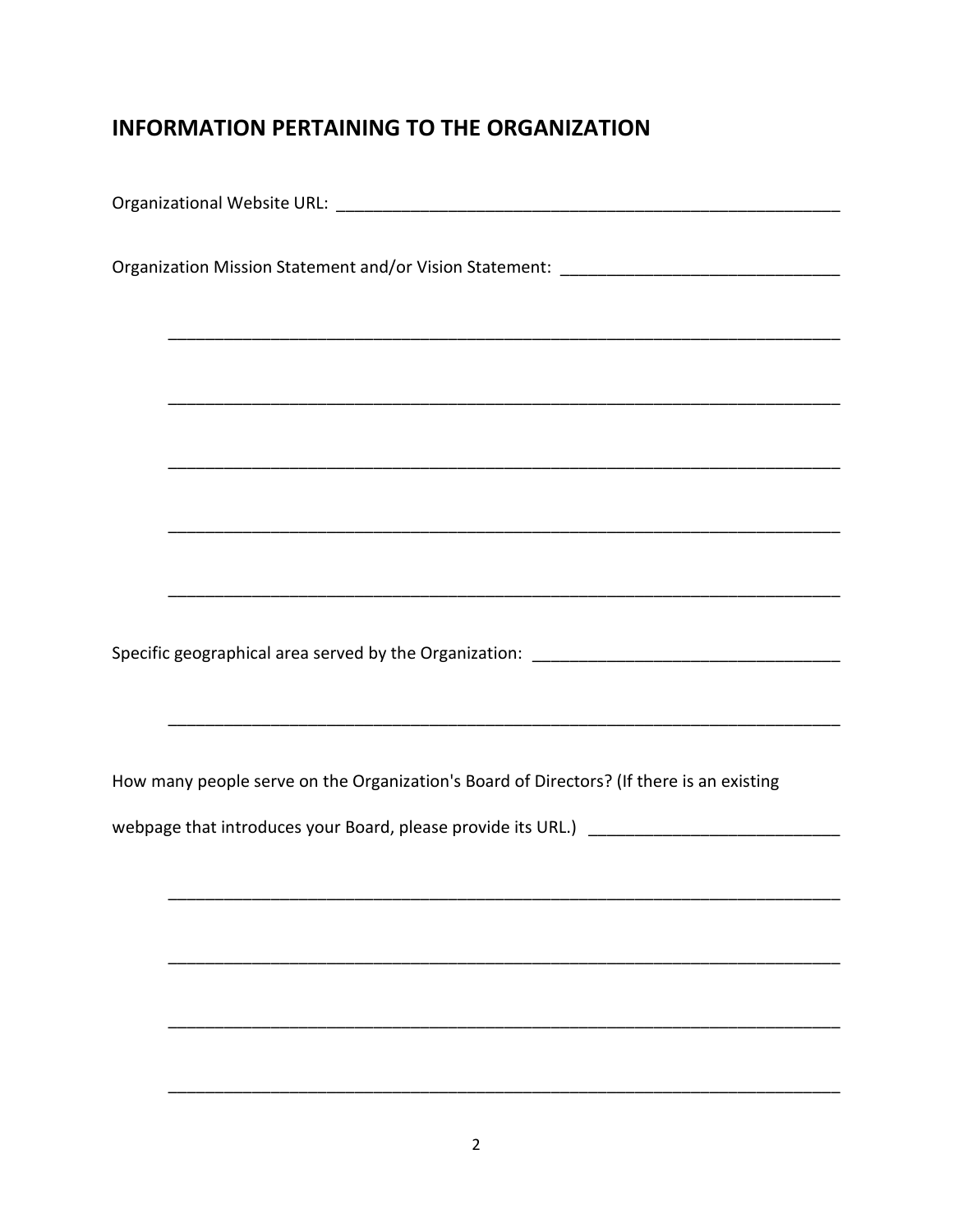| Please provide the organization's mailing address, telephone number, and email address for the   |
|--------------------------------------------------------------------------------------------------|
| primary person we should contact. If there is a separate street address, please share that as    |
| well.                                                                                            |
|                                                                                                  |
|                                                                                                  |
|                                                                                                  |
|                                                                                                  |
|                                                                                                  |
|                                                                                                  |
|                                                                                                  |
| Please provide the name and title of the organization's executive director, in addition to their |
|                                                                                                  |
|                                                                                                  |
|                                                                                                  |
|                                                                                                  |
|                                                                                                  |
| THE REQUEST                                                                                      |
| In 2022, grant requests should range between \$500 and \$1500.                                   |
|                                                                                                  |
|                                                                                                  |
|                                                                                                  |
| Will this grant be used for project support or for operating support?                            |
| $\supset$ project support                                                                        |
| $\bigcirc$ operating support                                                                     |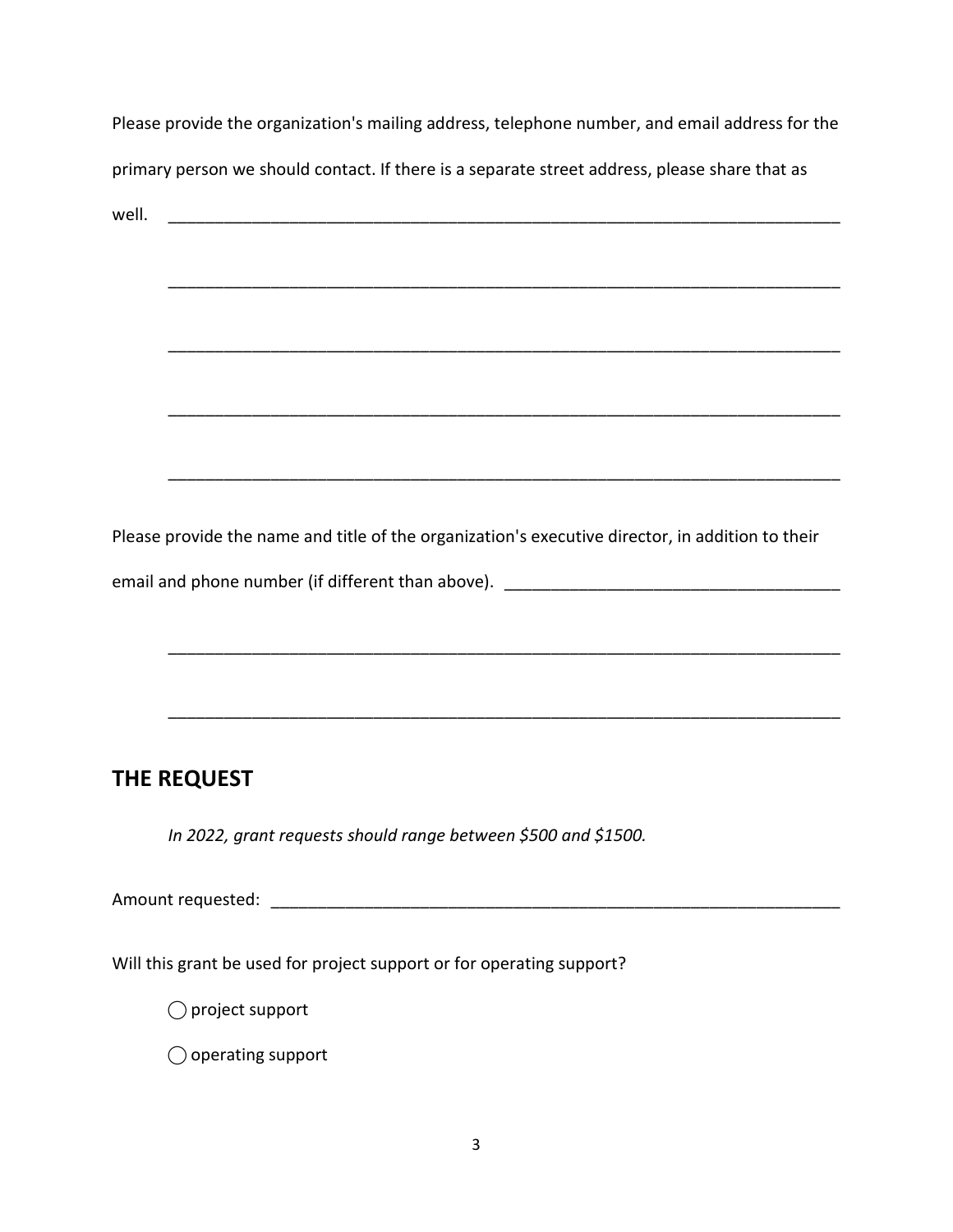**How to Proceed:** If your request is for project support, please continue to the next section, titled Program/Project Details. If your request is for operating support, please skip to the section titled Final Questions.

#### **PROGRAM/PROJECT DETAILS**

What is the Program/Project title? \_\_\_\_\_\_\_\_\_\_\_\_\_\_\_\_\_\_\_\_\_\_\_\_\_\_\_\_\_\_\_\_\_\_\_\_\_\_\_\_\_\_\_\_\_\_\_\_\_

Is this a new or ongoing Program/Project? (Identify actual or projected start-up date.)

\_\_\_\_\_\_\_\_\_\_\_\_\_\_\_\_\_\_\_\_\_\_\_\_\_\_\_\_\_\_\_\_\_\_\_\_\_\_\_\_\_\_\_\_\_\_\_\_\_\_\_\_\_\_\_\_\_\_\_\_\_\_\_\_\_\_\_\_\_\_\_\_

\_\_\_\_\_\_\_\_\_\_\_\_\_\_\_\_\_\_\_\_\_\_\_\_\_\_\_\_\_\_\_\_\_\_\_\_\_\_\_\_\_\_\_\_\_\_\_\_\_\_\_\_\_\_\_\_\_\_\_\_\_\_\_\_\_\_\_\_\_\_\_\_

\_\_\_\_\_\_\_\_\_\_\_\_\_\_\_\_\_\_\_\_\_\_\_\_\_\_\_\_\_\_\_\_\_\_\_\_\_\_\_\_\_\_\_\_\_\_\_\_\_\_\_\_\_\_\_\_\_\_\_\_\_\_\_\_\_\_\_\_\_\_\_\_

\_\_\_\_\_\_\_\_\_\_\_\_\_\_\_\_\_\_\_\_\_\_\_\_\_\_\_\_\_\_\_\_\_\_\_\_\_\_\_\_\_\_\_\_\_\_\_\_\_\_\_\_\_\_\_\_\_\_\_\_\_\_\_\_\_\_\_\_\_\_\_\_

\_\_\_\_\_\_\_\_\_\_\_\_\_\_\_\_\_\_\_\_\_\_\_\_\_\_\_\_\_\_\_\_\_\_\_\_\_\_\_\_\_\_\_\_\_\_\_\_\_\_\_\_\_\_\_\_\_\_\_\_\_\_\_\_\_\_\_\_\_\_\_\_

\_\_\_\_\_\_\_\_\_\_\_\_\_\_\_\_\_\_\_\_\_\_\_\_\_\_\_\_\_\_\_\_\_\_\_\_\_\_\_\_\_\_\_\_\_\_\_\_\_\_\_\_\_\_\_\_\_\_\_\_\_\_\_\_\_\_\_\_\_\_\_\_

\_\_\_\_\_\_\_\_\_\_\_\_\_\_\_\_\_\_\_\_\_\_\_\_\_\_\_\_\_\_\_\_\_\_\_\_\_\_\_\_\_\_\_\_\_\_\_\_\_\_\_\_\_\_\_\_\_\_\_\_\_\_\_\_\_\_\_\_\_\_\_\_

\_\_\_\_\_\_\_\_\_\_\_\_\_\_\_\_\_\_\_\_\_\_\_\_\_\_\_\_\_\_\_\_\_\_\_\_\_\_\_\_\_\_\_\_\_\_\_\_\_\_\_\_\_\_\_\_\_\_\_\_\_\_\_\_\_\_\_\_\_\_\_\_

\_\_\_\_\_\_\_\_\_\_\_\_\_\_\_\_\_\_\_\_\_\_\_\_\_\_\_\_\_\_\_\_\_\_\_\_\_\_\_\_\_\_\_\_\_\_\_\_\_\_\_\_\_\_\_\_\_\_\_\_\_\_\_\_\_\_\_\_\_\_\_\_

Please provide a description of the Program/Project: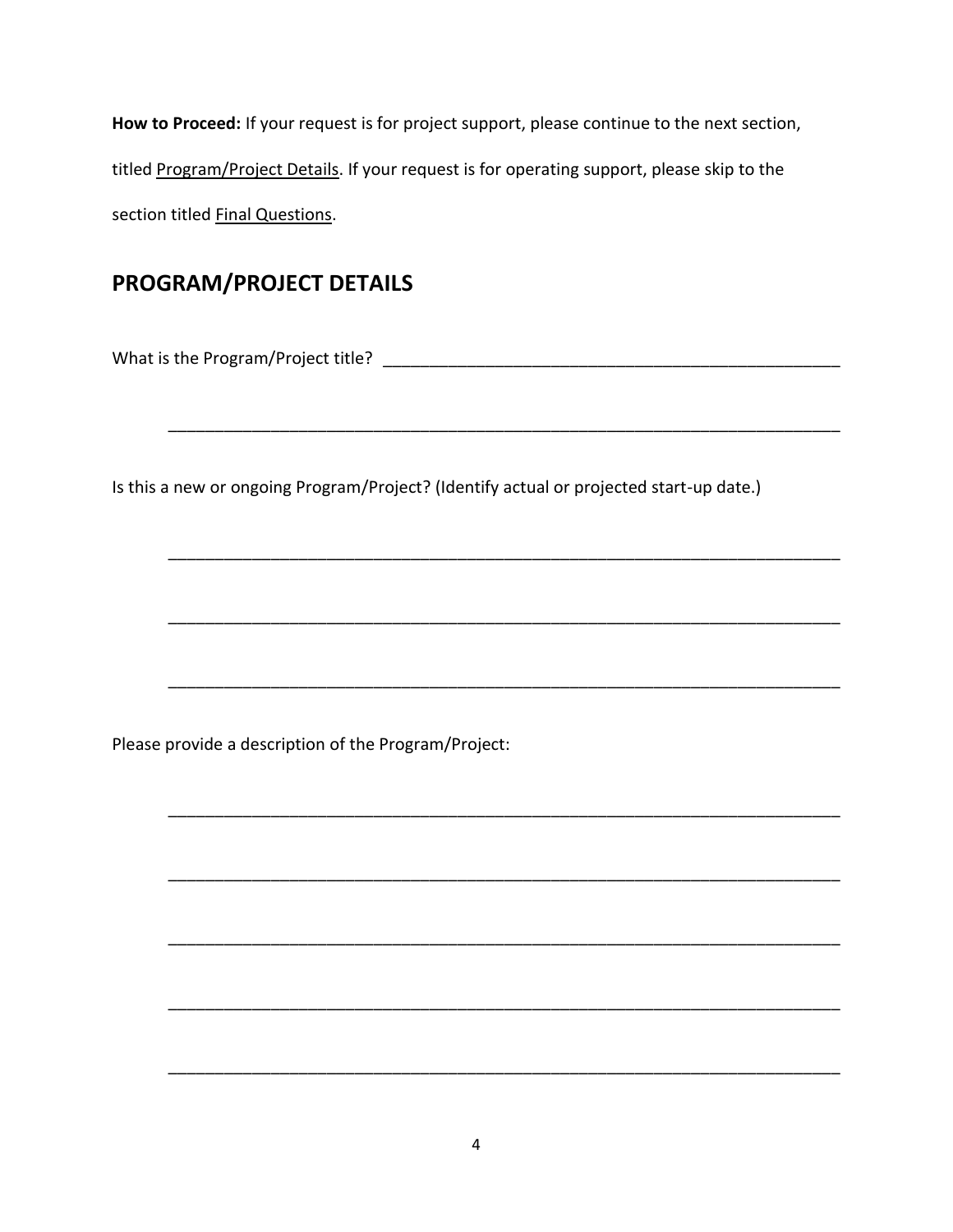What is the objective of the Program/Project? In other words, how does the Program/Project fit 

What is the timeline for the completion of the Program/Project, if applicable?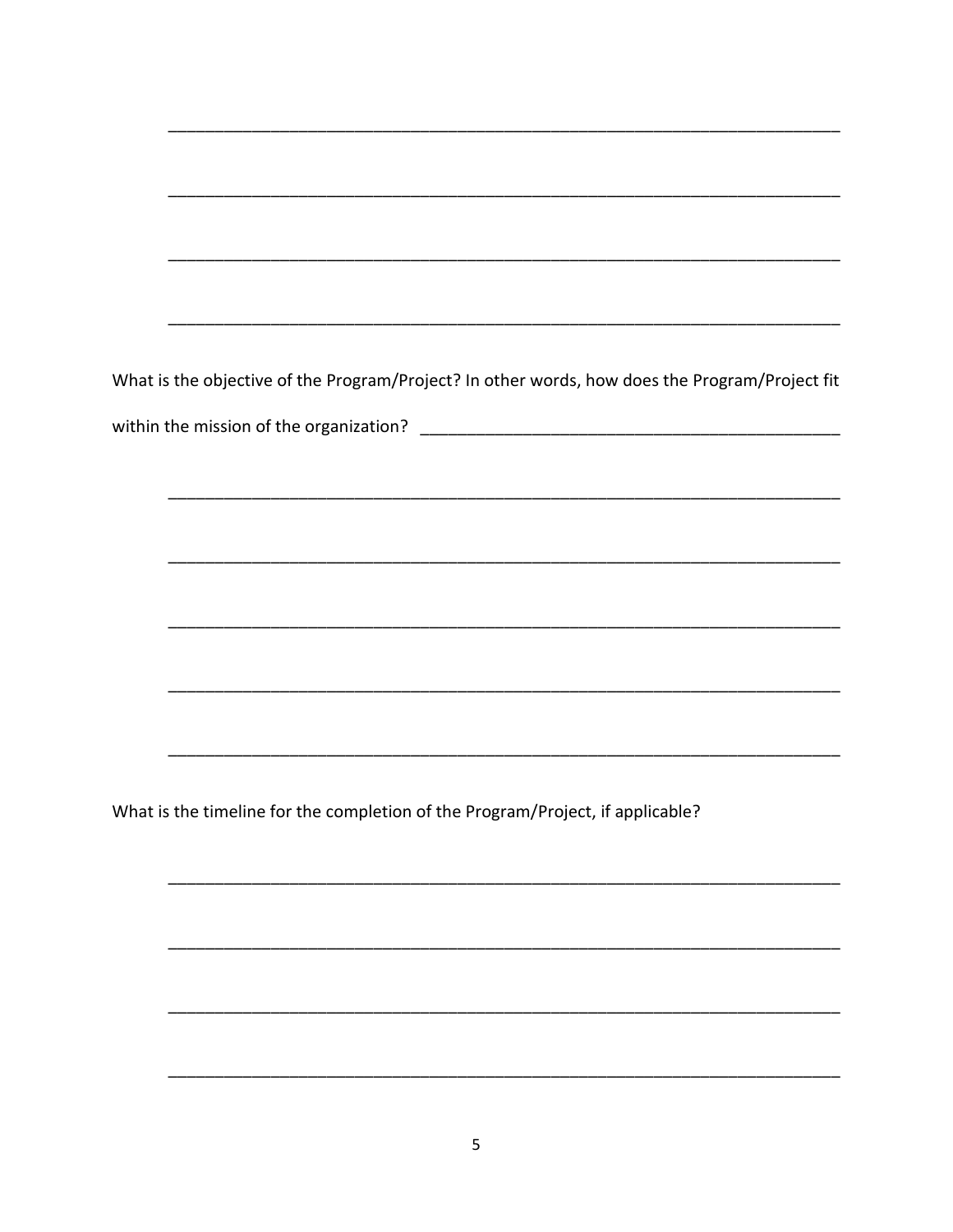How will the impacts/success of the Program/Project be measured? Please identify specific

## **FINAL QUESTIONS**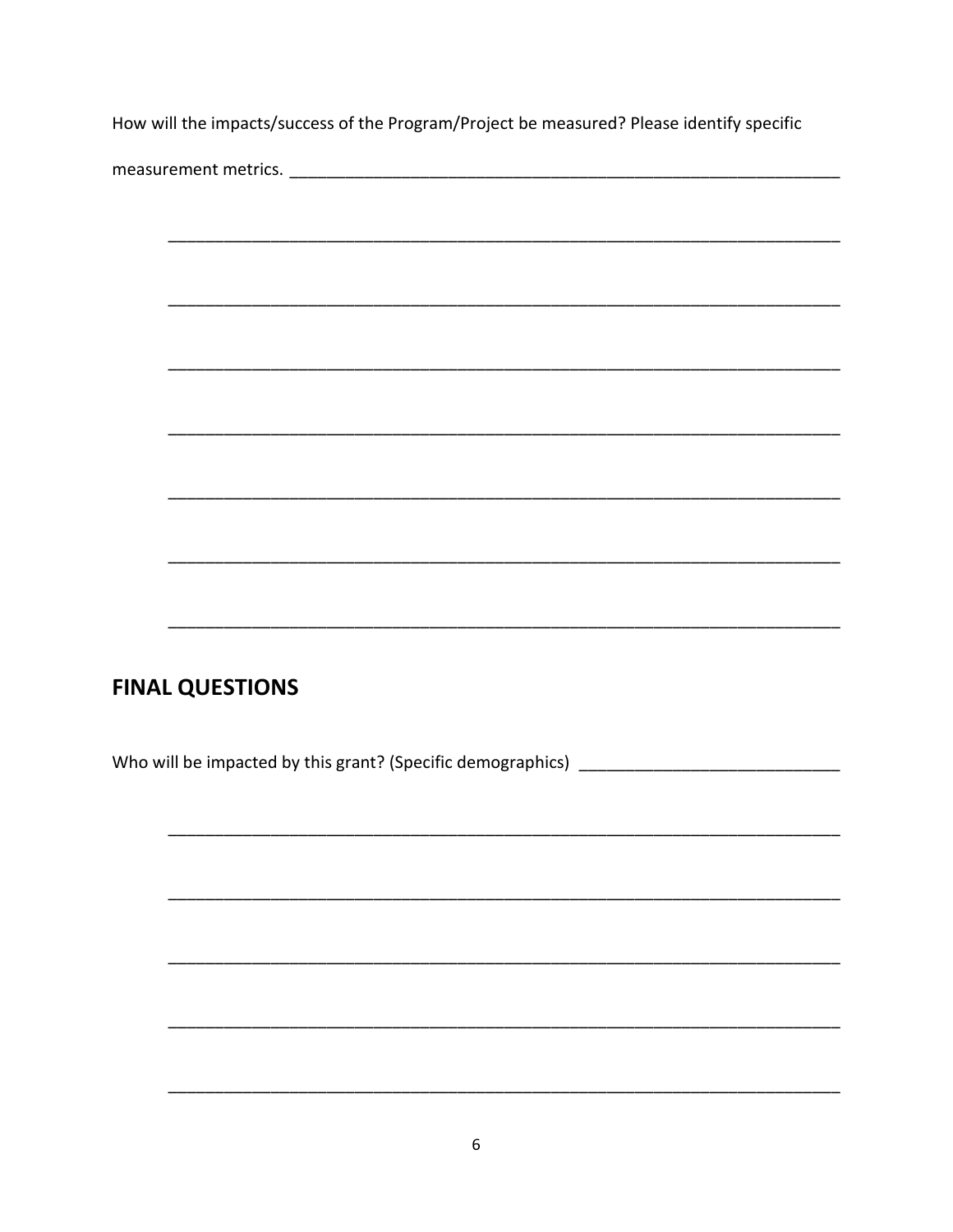How will the impact be measured? (Please identify specific measurement metrics)

\_\_\_\_\_\_\_\_\_\_\_\_\_\_\_\_\_\_\_\_\_\_\_\_\_\_\_\_\_\_\_\_\_\_\_\_\_\_\_\_\_\_\_\_\_\_\_\_\_\_\_\_\_\_\_\_\_\_\_\_\_\_\_\_\_\_\_\_\_\_\_\_

\_\_\_\_\_\_\_\_\_\_\_\_\_\_\_\_\_\_\_\_\_\_\_\_\_\_\_\_\_\_\_\_\_\_\_\_\_\_\_\_\_\_\_\_\_\_\_\_\_\_\_\_\_\_\_\_\_\_\_\_\_\_\_\_\_\_\_\_\_\_\_\_

\_\_\_\_\_\_\_\_\_\_\_\_\_\_\_\_\_\_\_\_\_\_\_\_\_\_\_\_\_\_\_\_\_\_\_\_\_\_\_\_\_\_\_\_\_\_\_\_\_\_\_\_\_\_\_\_\_\_\_\_\_\_\_\_\_\_\_\_\_\_\_\_

\_\_\_\_\_\_\_\_\_\_\_\_\_\_\_\_\_\_\_\_\_\_\_\_\_\_\_\_\_\_\_\_\_\_\_\_\_\_\_\_\_\_\_\_\_\_\_\_\_\_\_\_\_\_\_\_\_\_\_\_\_\_\_\_\_\_\_\_\_\_\_\_

\_\_\_\_\_\_\_\_\_\_\_\_\_\_\_\_\_\_\_\_\_\_\_\_\_\_\_\_\_\_\_\_\_\_\_\_\_\_\_\_\_\_\_\_\_\_\_\_\_\_\_\_\_\_\_\_\_\_\_\_\_\_\_\_\_\_\_\_\_\_\_\_

\_\_\_\_\_\_\_\_\_\_\_\_\_\_\_\_\_\_\_\_\_\_\_\_\_\_\_\_\_\_\_\_\_\_\_\_\_\_\_\_\_\_\_\_\_\_\_\_\_\_\_\_\_\_\_\_\_\_\_\_\_\_\_\_\_\_\_\_\_\_\_\_

\_\_\_\_\_\_\_\_\_\_\_\_\_\_\_\_\_\_\_\_\_\_\_\_\_\_\_\_\_\_\_\_\_\_\_\_\_\_\_\_\_\_\_\_\_\_\_\_\_\_\_\_\_\_\_\_\_\_\_\_\_\_\_\_\_\_\_\_\_\_\_\_

\_\_\_\_\_\_\_\_\_\_\_\_\_\_\_\_\_\_\_\_\_\_\_\_\_\_\_\_\_\_\_\_\_\_\_\_\_\_\_\_\_\_\_\_\_\_\_\_\_\_\_\_\_\_\_\_\_\_\_\_\_\_\_\_\_\_\_\_\_\_\_\_

\_\_\_\_\_\_\_\_\_\_\_\_\_\_\_\_\_\_\_\_\_\_\_\_\_\_\_\_\_\_\_\_\_\_\_\_\_\_\_\_\_\_\_\_\_\_\_\_\_\_\_\_\_\_\_\_\_\_\_\_\_\_\_\_\_\_\_\_\_\_\_\_

\_\_\_\_\_\_\_\_\_\_\_\_\_\_\_\_\_\_\_\_\_\_\_\_\_\_\_\_\_\_\_\_\_\_\_\_\_\_\_\_\_\_\_\_\_\_\_\_\_\_\_\_\_\_\_\_\_\_\_\_\_\_\_\_\_\_\_\_\_\_\_\_

If you or your organization has previously received funding from All Saints Lutheran Church (ASLC) and/or the ASLC Mission Endowment Fund, please describe here:

If ASLC MEF funds are awarded to your organization, you will be required to submit a status report every six (6) months throughout the utilization and receipt of the funds, as well as an updated status report at the conclusion of the utilization and receipt of the funds.

◯ I understand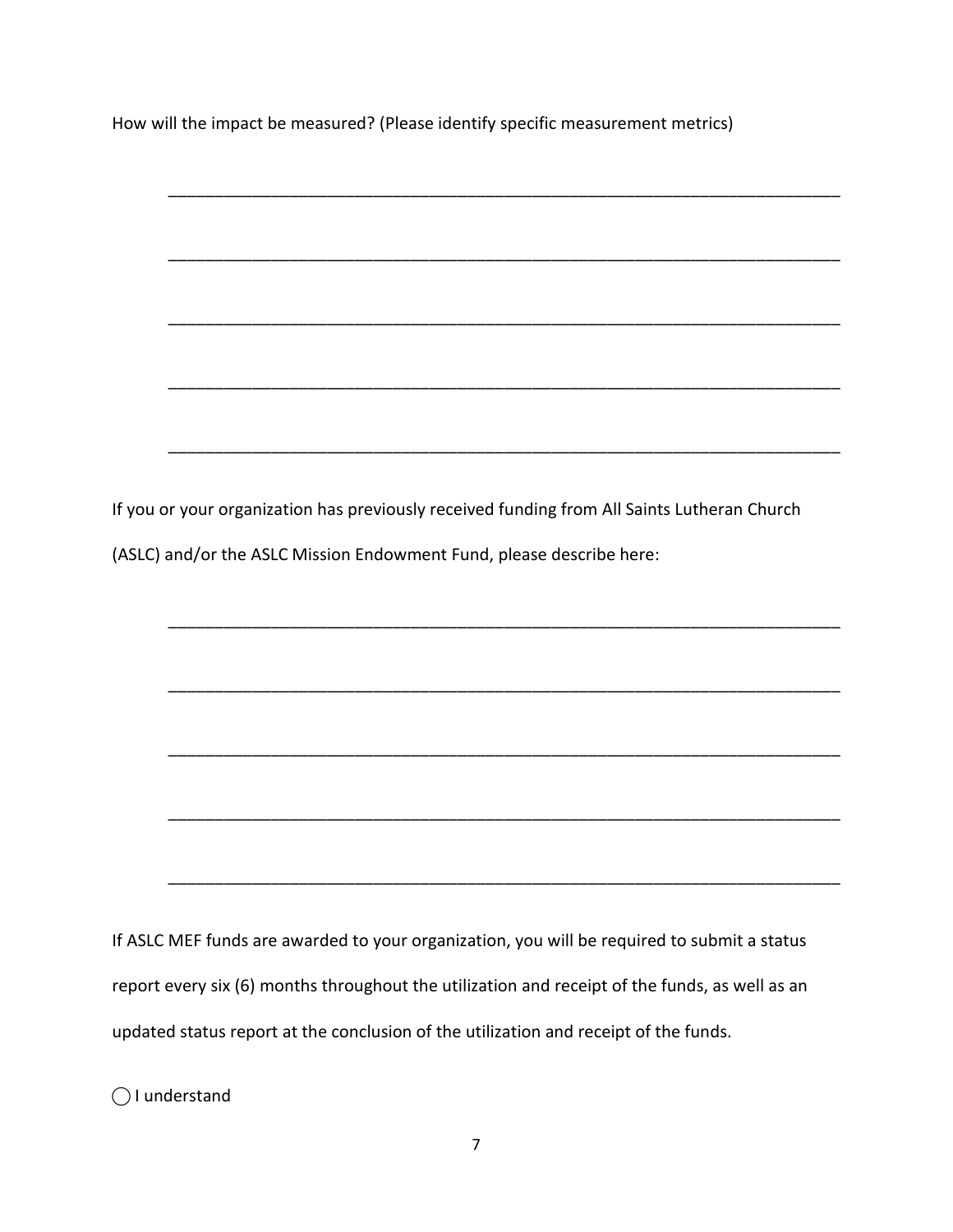The name and position/affiliation of the person completing this form (i.e. applicant).

*I*, the undersigned, verify that the information submitted in this application is true, to the best of

*my knowledge.*

Name (printed): \_\_\_\_\_\_\_\_\_\_\_\_\_\_\_\_\_\_\_\_\_\_\_\_\_\_\_\_\_\_\_\_\_\_\_\_\_\_\_\_\_\_\_\_\_\_\_\_\_\_\_\_\_\_\_\_\_\_

Signature: \_\_\_\_\_\_\_\_\_\_\_\_\_\_\_\_\_\_\_\_\_\_\_\_\_\_\_\_\_\_\_\_\_\_\_\_\_\_\_\_\_\_\_\_\_\_\_\_\_\_\_\_\_\_\_\_\_\_\_\_\_\_\_

\_\_\_\_\_\_\_\_\_\_\_\_\_\_\_\_\_\_\_\_\_\_\_\_\_\_\_\_\_\_\_\_\_\_\_\_\_\_\_\_\_\_\_\_\_\_\_\_\_\_\_\_\_\_\_\_\_\_\_\_\_\_\_\_\_\_\_\_\_\_\_\_

\_\_\_\_\_\_\_\_\_\_\_\_\_\_\_\_\_\_\_\_\_\_\_\_\_\_\_\_\_\_\_\_\_\_\_\_\_\_\_\_\_\_\_\_\_\_\_\_\_\_\_\_\_\_\_\_\_\_\_\_\_\_\_\_\_\_\_\_\_\_\_\_

The applicant's email and telephone number, if not already shared in a previous answer:

#### **Thank You**

We appreciate you taking the time to complete our application. Your answers will help the trustees of the Mission Endowment Fund make informed decisions regarding grants we will offer. We look forward to working with you, and if you have any questions, please email Nancy Appel, the chair of the trustees, at MEF.chair@gmail.com.

Additional space for answers: \_\_\_\_\_\_\_\_\_\_\_\_\_\_\_\_\_\_\_\_\_\_\_\_\_\_\_\_\_\_\_\_\_\_\_\_\_\_\_\_\_\_\_\_\_\_\_\_\_\_\_\_\_

\_\_\_\_\_\_\_\_\_\_\_\_\_\_\_\_\_\_\_\_\_\_\_\_\_\_\_\_\_\_\_\_\_\_\_\_\_\_\_\_\_\_\_\_\_\_\_\_\_\_\_\_\_\_\_\_\_\_\_\_\_\_\_\_\_\_\_\_\_\_\_\_